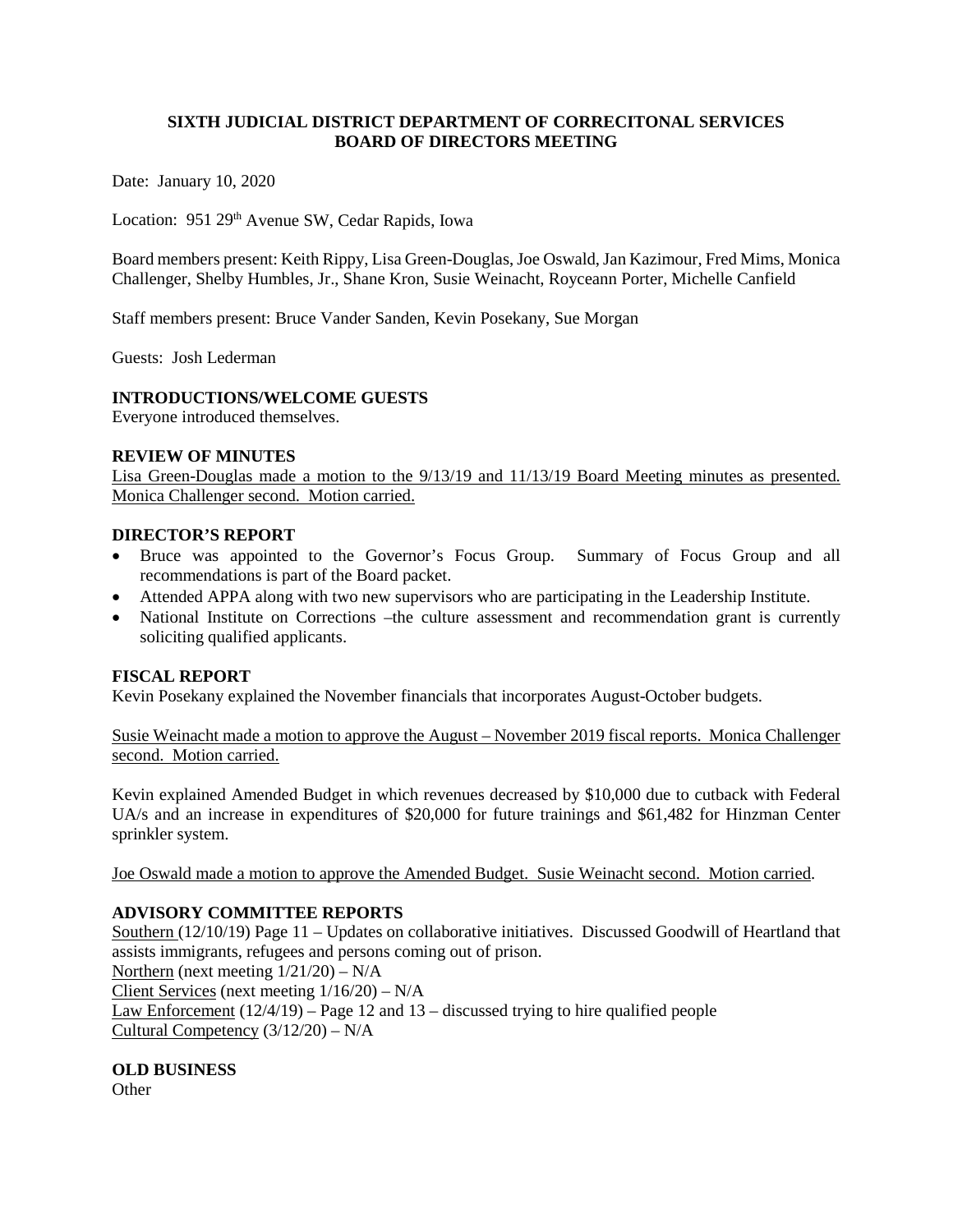# **BOARD OF DIRECTORS MEETING MINUTES (1/10/2020) PAGE 2**

# **NEW BUSINESS**

- Governor's Focus Committee Discussed in Director's Report. Place on next meeting's agenda.
- Director's Evaluation Keith Rippy requested an opportunity to go into closed session.

# Shelly Humbles made a motion to go into closed session at 1:45 p.m. per Iowa Code Chapter 21.5.1.i. Fred Mims second, Motion carried.

Roll call: Ayes: Keith Rippy, Lisa Green-Douglas, Royceann Porter, Joe Oswald, Jan Kazimour, Fred Mims, Shelby Humbles, Shane Kron, Susie Weinacht, Michelle Canfield Nays: N/A

Sue Morgan was also in attendance.

#### Fred Mims made a motion to go out of closed session at 1:54 p.m. Shelby Humbles second. Motion carried.

Roll call: Ayes: Keith Rippy, Lisa Green-Douglas, Royceann Porter, Joe Oswald, Jan Kazimour, Fred Mims, Shelby Humbles, Shane Kron, Susie Weinacht, Michelle Canfield Nays: N/A Sue Morgan was also in attendance.

Fred Mims made a motion to approve Bruce Vander Sanden's evaluation. Susie Weinacht second. Motion carried.

Keith Rippy commended Bruce Vander Sanden on his hard work and dedication and how the Sixth Judicial District DCS is on the leading edge.

### **POLICY REVIEW**

110-20 Use of Force 156-20 Interventions + Form 2202-20 DTC Team, Roles and Responsibilities 2203-20 DTC General Supervision Standards 2363-20 ANCHOR–Notification of Supervisory Staff 2513-20 Residential Health Services + Forms

Monica Challenger made a motion to approve the above listed policies. Susie Weinacht second, Motion carried.

### **CONTRACT REVIEW**

• Orbis Partners - for CR2 Training & oversight – the Executive Committee has already approved this contract needs to be ratified by the Board.

Susie Weinacht made a motion to ratify the Orbis Partners contract. Fred Mims second. Motion carried.

• Hinzman Sprinkler System - the Executive Committee has already approved this contract needs to be ratified by the Board.

Susie Weinacht made a motion to ratify the Hinzman Sprinkler System contract. Shelby Humbles second. Motion carried.